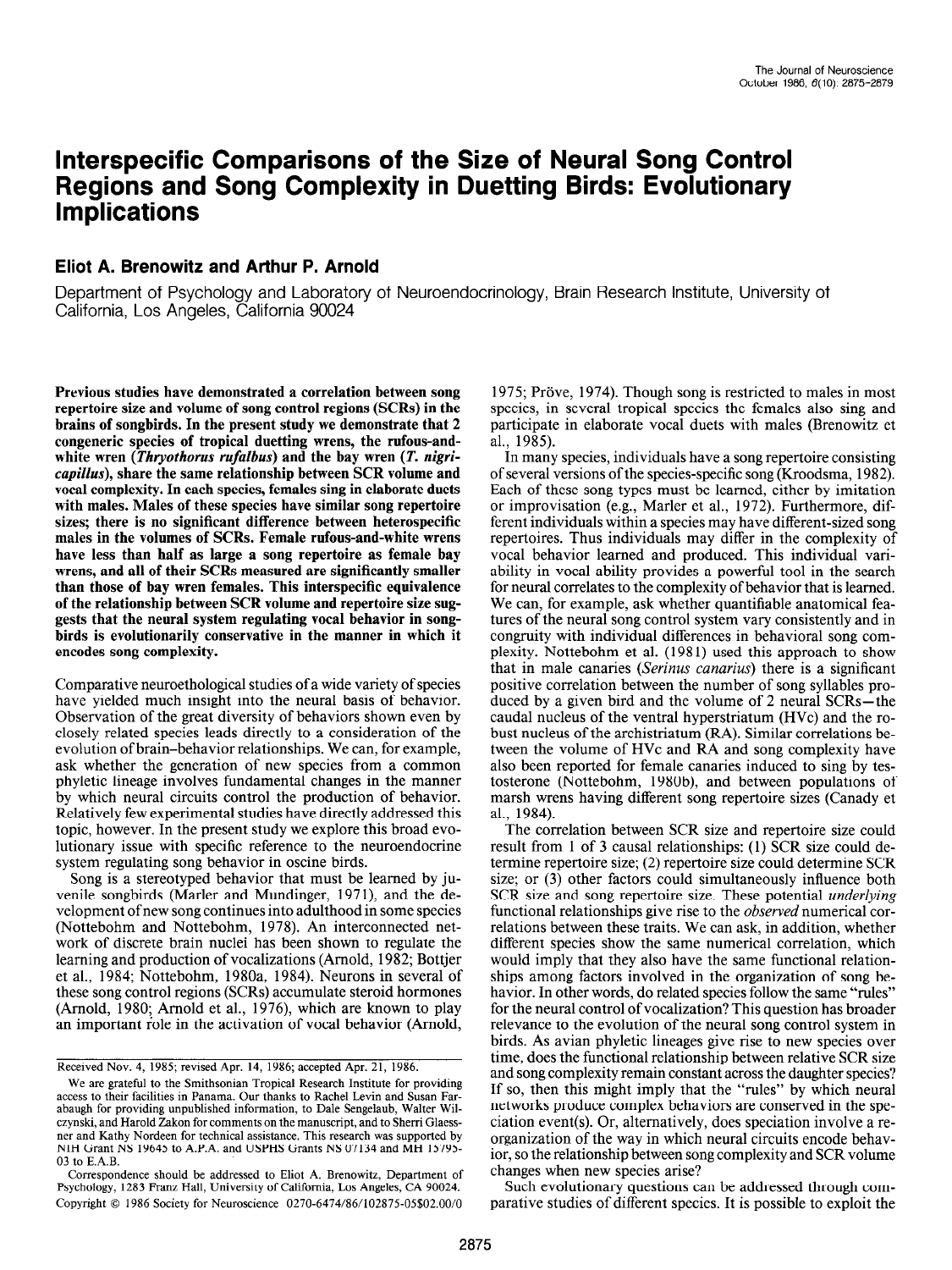tremendous diversity of vocal adaptations shown by different avian taxa and choose interesting species for comparison. In selecting species in which to compare the relationship between SCR volume and song repertoire size, there are several potentially confounding factors that need to be considered. The most obvious is the effect of body size. If 2 species differ in the same direction in both song repertoire and body size, it may be difficult to distinguish the relative effects of these 2 factors on SCR volume. This problem of allometry can be avoided by comparing species that are similar in body size or in which song repertoire and body size differ in opposing directions.

A second potential problem is that the relationship between 2 variables, such as song repertoire size and SCR volume, may vary in widely separated taxonomic groups (Clutton-Brock and Harvey, 1984; Ridley, 1983). Quantitative comparisons of species selected from such distant taxonomic groups may not be justified. It is important to choose the appropriate taxonomic level for interspecific comparisons. Potential difficulties can be minimized by comparing closely related species from monophyletic lineages, such as congeners.

With these caveats in mind, we compare, in the present study, the relationship between relative SCR volume and song repertoire size in 2 congeneric species of duetting wrens, the rufousand-white wren (Thryothorus rufalbus) and the bay wren (T. nigricapillus), both ofwhich are found in Central to South America. Males and females within each species cannot be readily distinguished by plumage pattern or body size. Females of each species sing and engage in elaborate vocal duets with males. In rufous-and-white wren duets, the male and female overlap in time of song delivery (Farabaugh, 1983), whereas bay wren males and females rapidly alternate their vocalizations in a preciselytimedmanner (R. Levin, unpublishedobservations). Males and females of both species possess repertoires of song types used in duets. Repertoire size is about the same for male rufousand-white wrens (mean  $\pm$  SD = 14.0  $\pm$  3.3 song types; Farabaugh, 1983) and male bay wrens (16.5  $\pm$  6.4; R. Levin, unpublished observations). However, repertoire size is much smaller for female rufous-and-white wrens (6.0  $\pm$  1.4; Farabaugh, 1983) than for female bay wrens (15.2  $\pm$  0.5; R. Levin, unpublished observations). Average body size is only slightly greater for rufous-and-white wrens (bill to tail  $= 14.6$  cm) than for bay wrens (14.0 cm) (Ridgely, 1981). We therefore have an for day wrens (14.0 cm) (Kingery, 1701). We increduce have all<br>excellent situation for comparing the relationship between SCD excenent situation for comparing the relationship between SCK volume and song repertoire size in males *and* females of these 2 species, with each sex acting as a control for the other. Because these species have comparable overall body sizes, measures of  $\sum_{n=1}^{\infty}$  species nave comparable overall body sizes, ineasures of SCR volume relative to body size are equivalent to measures of *absolute* SCR volume. If the underlying functional relationof *absolute* SCR volume. If the underlying functional relationship between SCR volume and repertoire size was conserved as these species arose from a shared ancestral lineage, we would expect to observe no difference in song region volumes of males. which have quite similar repertoire sizes. Conversely, we predict larger SCR volumes in female bay wrens than in female rufousand-white wrens, given that bay wren females have much larger repertoires. If the evolution of these species involved alteration of the mechanism of neural encoding of complex song, there would be no theoretical basis for expecting to observe any consistent interspecific patterns in SCR volume as a function of repertoire size.

#### Materials and Methods Rufous-and-whenever captured in mist nets in mist networks were captured in mist networks were captured in mist networks in mist networks were captured in mist networks were captured in mist networks were captured in mist

Rufous-and-white wrens and bay wrens were captured in mist nets in the provinces of Panama and Colon in the Republic of Panama in Central America. Birds were attracted into nets with playback of conspecific song duets. In nearly all cases, the captured birds were observed to duet in response to playbacks immediately before entering the net. All birds had fully developed gonads, indicating that they were in breeding condition.

Each bird was anesthetized with Equithesin and then perfused with saline, followed by a 10% formalin solution. The entire head was placed in 10% formalin for protection during transport to the United States. To allow greater penetration by the formalin solution, a small window was opened at the base of the skull. The brains were subsequently removed and placed in a 10% buffered formalin solution for at least 1 week before being weighed and embedded in gelatin. Transverse frozen sections were cut serially at a thickness of 50  $\mu$ m and collected in avian saline. Alternate sections were mounted and stained with either thionin (bay wrens) or cresyl violet (rufous-and-white wrens).

The volumes of 4 SCRs (HVc, RA, area X of the parolfactory lobe and nXI1, the hypoglossal motor nucleus) and of 2 thalamic nuclei unrelated to vocal control, the nucleus rotundus (Rt) and the pretectal nucleus (Pt), were measured. A magnified image of stained sections was projected at  $46 \times$  on paper, the perimeter of the relevant nucleus was traced, and the area calculated, using a digitizing tablet and microcomputer. Areas were multiplied by the sampling interval of 100  $\mu$ m to obtain volume. Total volume for each nucleus was the sum of all such individual volumes. Five males and 5 females of each species were analyzed.

Volumes of brain regidns were compared for the same sex between species, as well as between sexes within and between each species. Data were tested with Wilcoxon's 2-sample rank-sum test (Snedecor and Cochran, 1967). Statistical significance was accepted at the 0.05 alpha level, 2-tailed.

# **Results**

#### Conspecific intersexual comparisons

Table 1 presents male : female ratios for the mean volumes of the brain regions measured [the values shown for the bay wren differ slightly from those in Brenowitz et al. (1985) because of the increased sample size analyzed in the present study]. There is no significant difference between male and female bay wrens in the volume of any of the brain regions measured. HVc, RA, and area X are larger  $(p < 0.05)$  in male rufous-and-white wrens than in conspecific females. Rt, Pt, and nXI1, however, do not differ in size ( $p > 0.05$ ) between the sexes of this species.

For each of the SCRs measured, male : female volume ratios are greater for rufous-and-white wrens than for bay wrens; thus the differences between males and females are more pronounced in rufous-and-white wrens.. This is consistent with the observation of considerable differences in song repertoire size between male and female rufous-and-white wrens; bay wren males and females, in contrast, have similar repertoire sizes. naics, in contrast, nave similar repertone sizes.<br>Molo : female, ratios, for the volumes of brain regions not

involved in song control (Rt, Pt) in rufous-and-white wrens are involved in song control (Rt, Pt) in rufous-and-white wrens are comparable to, or even lower than, those for the same regions in bay wrens.

# Interspecijic comparisons

Volumes of HVc, RA, area X, nXI1, and of Rt and Pt in males volumes of  $HvC$ ,  $NA$ , area  $A$ ,  $HAI$ , and of  $N$  and  $T$  in mates of the 2 wren species are presented in Figure 1. There are no of the 2 wren species are presented in Figure 1. There are no significant differences  $(p > 0.03)$  between male rulous-and-wille wrens and male bay wrens in the volumes of any of these brain nuclei. Males of these species have song repertoires of about equal size. UZE  $2 \times 2$  presents the volumes of these same nuclei in the

 $\frac{1}{2}$  rigure 2 presents the volumes of these same nuclei in the brains of females of these species. RA, HVc, area X, and nXII are an average of 78, 55, 43, and 26% larger, respectively, in female bay wrens than in female rufous-and-white wrens. These differences are significant ( $p < 0.05$ ). Pt is the same size in females of these species ( $p > 0.05$ ), while Rt is 78% larger in female rufous-and-white wrens than in female bay wrens ( $p <$ 0.05). Bay wren females have more than twice the average song. repertoire size of rufous-and-white wren females.

As an additional means of analyzing the repertoire size–SCR volume correlations of the 2 species, we can compare the volumes of these brain nuclei in male rufous-and-white wrens and female bay wrens, which also have similar song repertoire sizes.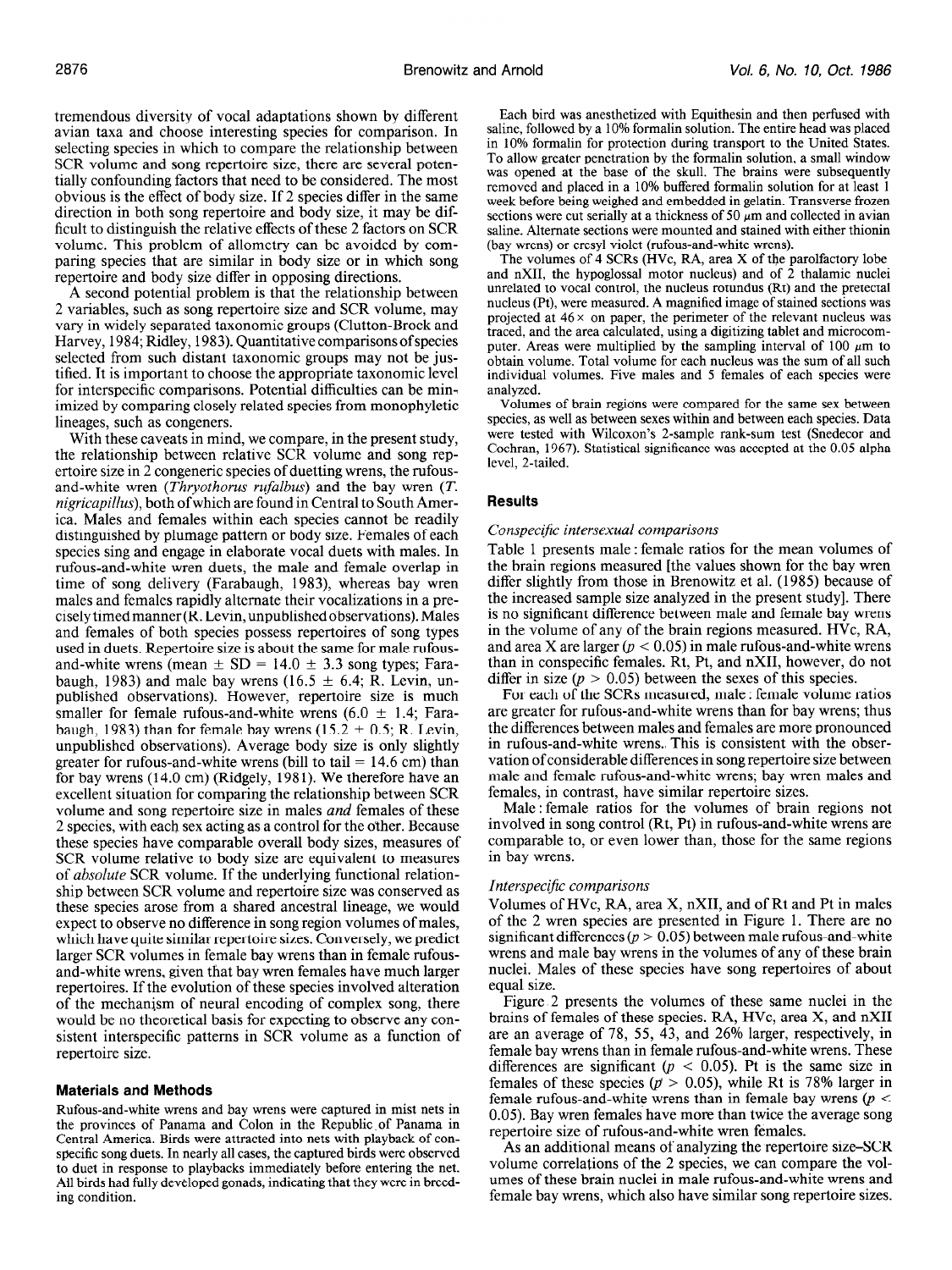

Figure 1. Volumes (right plus left, mean  $\pm$  1 SD) of 4 neural regions involved in song behavior (Hvc, RA, area X, and nXII) and of 2 regions not involved in song (Pt and  $\overline{R}t$ ) in 5 male bay wrens and 5 male rufous-and-white wrens.

There is no significant difference between male rufous-and white wrens and female bay wrens in the volumes of any of the measured brain regions. In the converse comparison of brain region volumes, female rufous-and-white wrens have a song repertoire less than half as large as that of male bay wrens. HVc, RA, and area X are significantly larger in male bay wrens than in female rufous-and-white wrens, Pt and nXII do not differ in size  $(p >$ 0.05), and Rt is significantly larger in rufous-and-white wren females than in bay wren males.

# Discussion

We predicted that, if these 2 species had the same neural mechanism for encoding behavioral song complexity, there would be no difference in the song region volumes of males, which have very similar repertoire sizes. Female bay wrens, however, would be expected to have larger SCRs than female rufous-and-white wrens, since the bay wren females have more than twice as large an average song repertoire size. These predictions are clearly supported by the results of our analysis. As is shown in Figure 1, there is no significant difference between males in the size of any of the brain regions measured. Figure 2, however, shows that all the song regions are significantly larger in female bay wrens than in female rufous-and-white wrens. Rt also differs in size between females of these species, but in the opposite direction from the song regions: it is larger in female rufous-andwhite wrens. This may be due to the slightly greater body size



Figure 2. Volumes (right plus left, mean  $\pm$  1 SD) of 4 neural SCRs and 2 nonvocal regions in 5 female bay wre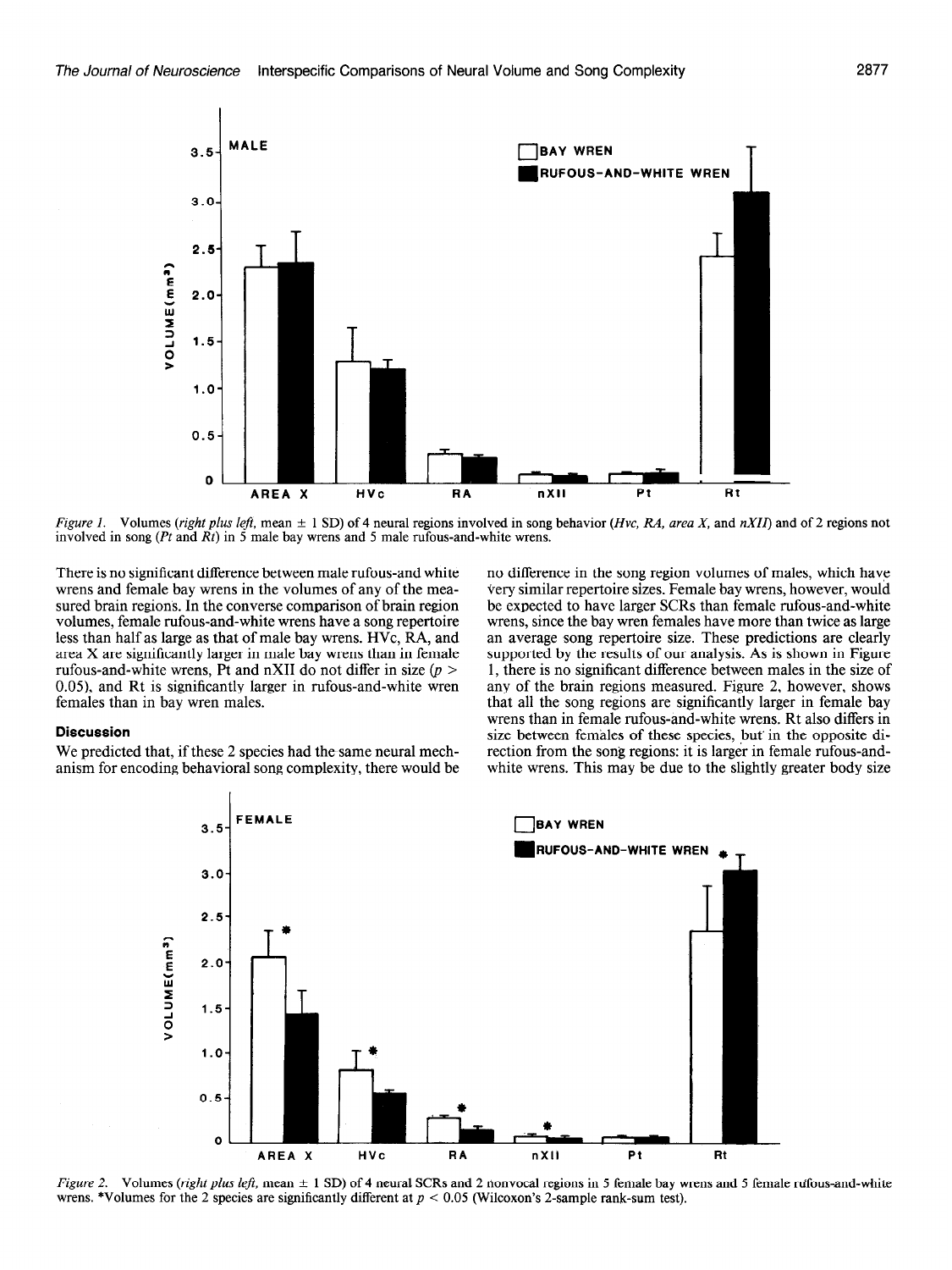|  | Table 1. Male: female ratios for volumes of brain regions |  |  |  |  |
|--|-----------------------------------------------------------|--|--|--|--|
|--|-----------------------------------------------------------|--|--|--|--|

|                       | <b>HVc</b> | RA      | Area X  | nXII | Rt   | Pt   |
|-----------------------|------------|---------|---------|------|------|------|
| Rufous-and-white wren | $2.16*$    | $1.70*$ | $1.68*$ | 1.06 | 1.02 | 0.99 |
| Bay wren              | 1.50       | 1.10-   | 1.13    | 1.02 | 1.02 | 1.05 |

\* Male and female volumes are significantly different  $(p < 0.05$ ; Wilcoxon's 2-sample rank-sum test).

of female rufous-and-white wrens, or to some unknown interspecific difference in visually guided behavior. The observation that only the song regions are larger in female bay wrens strongly suggests that differences observed between females of these species in these regions of the brain are in fact related to differences in song complexity. These data refute the alternative possibility that interspecific differences in SCR size are due to differences in body size. The fact that males do not differ in SCR size further suggests that differences observed in females are not the artifactual result of possible differences in histological procedure. Rather, the interspecific male equivalency of SCR volume and song repertoire size, coupled with the female differences in both factors, lend rigorous support to the conclusion that the same functional relationship between vocal complexity and SCR volume was conserved during the evolutionary event(s) that gave rise to these 2 species from a common lineage.

It is significant that male rufous-and-white wrens and female bay wrens also match in song repertoire size and SCR volume, whereas female rufous-and-white wrens and male bay wrens differ on both of these factors. This further supports the conclusion that these species have the same functional relationship between SCR volume and vocal complexity. In addition, it suggests that males and females also have the same functional relationship between these parameters. Table 1 demonstrates this as well. Male and female bay wrens have similar song repertoire sizes and show no differences in the volume of any SCR. Male rufous-and-white wrens, however, have much larger repertoires than do conspecific females and accordingly have larger SCRs. It appears, then, that the neural song systems of females encode vocal complexity according to the same structural "rules" encoue vocal complexity according to the same structural Trues as do mose of mates. This is consistent with the observation that, rather than having evolved novel song control systems in the brain, females of duetting species have developed neural some systems extremely similar to those of males, both in strucsong systems extremely similar to those of males, both in structure  $\Omega$ ture (Brenowitz et al., 1985) and hormone sensitivity (Brenowitz and Arnold, 1985).  $B = \frac{B - B}{2}$ 

benavioral factors other than repertoire size may also influence ence SCR volume. For example, one can hypothesize a priori that interspecific differences in duetting pattern (i.e., overlapping duets in rufous-and-white wrens, alternating duets in bay wrens) might be reflected in SCR size. If this were true, then we would predict that SCR volume would differ in males of these species, despite their match in repertoire size. The fact that SCR size does not differ between heterospecific males, however, argues against this hypothesis.  $\alpha$  ainst this hypothesis.

Our findings are consistent with those of previous studies (Canady et al., 1984; Nottebohm, 1980b; Nottebohm et al., 1981) in demonstrating a correlation between SCR volume and repertoire size. However, the previous studies analyzed only HVc and RA. The present report indicates that this correlation is also seen in area  $X$  and even, though to a lesser degree, in  $nXII$ . The present study also extends beyond these earlier reports,

The present study also extends beyond these earlier reports, in that we compared the functional relationship between SCR volume and behavioral song complexity across species. Because these congeners are very closely matched in body size, measures of SCR volume relative to body size translate directly to measures of absolute SCR volume. Heterospecific males match in SCR volume and repertoire size, while females differ in both

traits. This suggests that the relationship between SCR volume and repertoire size can be viewed as being evolutionarily conservative. For these 2 congeners, at least, generation of new species from a shared ancestral lineage did not modify the structural "rules" by which vocal complexity is encoded by those neural regions that regulate the learning and production of songs.

It is possible that interspecific similarities in the relationship between song complexity and SCR volume may arise independently by convergent evolution. In the present case of closely related species, however, it seems more justified to invoke common phylogenetic inheritance (homology) to account for these similarities. It should be extremely interesting to compare, in future studies, this relationship between less closely related species, and to determine at what taxonomic levels discontinuities might occur. In addition, there is the remaining challenge of elucidating the direction of the causal correlation between SCR volume and the complexity of vocal behavior that can be learned and produced by birds.

### References

- Arnold, A. P. (1975) The effects of castration and androgen replacemont, A. C. (1979) The encere of contracted and analogen replace  $\frac{1}{2}$ guildia), J. EXP. (2001, 191, 309–320)<br>Arnold, A. D. (1980), Quantitative analysis of sex differences in hor-
- mone accumulation in the Zebra Finch brain: Methodological and<br>mone accumulation in the Zebra Finch brain: Methodological and theoretical issues. J. Comp. Neurol. 189: 75-94.<br>
Arnold, A. P. (1982) Neurol. 189: 75-94.
- Arnold, A. P. (1982) Neural control of passerine song. In Acoustic Communication in Birds, Vol. 1, D. E. Kroodsma and E. H. Miller, eds., pp. 75-94, Academic, New York. eds., pp.  $/5$ –94, Academic, New York.<br>Arnold, A. D. E. Mettebolm, and D. W. Pfaff (1976) Hormone ac-
- $\frac{1}{2}$  cumulation control and  $\frac{1}{2}$  w. Figure (1770) Troll flow accumulating cells in vocal control and other brain regions of the Zebra Finch (Poephila guttata). J. Comp. Neurol. 155: 487-512.
- Bottjer, S. W., E. A. Miesner, and A. P. Arnold (1984) Forebrain lesions disrupt development but not maintenance of song in passerine birds. Science 224: 901-903. brius, Science  $224$ ,  $901-903$ .
- $i$ enowitz, E. A., and A. F. Armord  $(1983)$  Lack of sexual dumorphism in steroid accumulation in vocal control brain regions of duetting song birds. Brain Res.  $344$ : 172-175. song biras, Brain Res. 344.  $1/2-1/3$ .
- enowitz, E. A., A. P. Arnoid, and R. N. Levin  $(1983)$  Neural correlates of female song in tropical duetting birds. Brain Res.  $343$ : 104–112.  $\frac{112.}{8.6}$
- $\max$ , K. A., D. E. Kroodsma, and F. Nottebonm (1984) Population differences in complexity of a learned skill are correlated with the brain space involved. Proc. Natl. Acad. Sci. USA 81: 6232-6234.
- Clutton-Brock, T. H., and P. H. Harvey (1984) Comparative approaches to investigating adaptation. In Behavioral Ecology: An Evolutionary Approach, J. R. Krebs and N. B. Davies, eds., pp. 7–29, Blackwell, Oxford. BIACKWEII, OXIOTO.
- rabaugh, S. M. (1983) A comparative study of duet song in tropica Thryothorus wrens. Ph.D. dissertation, University of Maryland, College Park, MD.  $E$ lege Park, MD.  $E$ . E. (1982) Song repertoires: Problems in the intervals in the intervals in the intervals in the intervals in the intervals in the intervals in the intervals in the intervals in the intervals in the i
- roodsma, D. E. (1982) Song repertoires: Problems in their definitio and use. In Acoustic Communication in Birds, Vol. 2, D. E. Kroodsma and E. H. Miller, eds., pp. 125–146, Academic, New York.
- Marler, P. (1981) Birdsong: The acquisition of a learned motor skill. Trends Neurosci. 4: 88-94.
- Marler, P., and P. Mundinger (1971) Vocal learning in birds. In  $On$ togeny of Vertebrate Behavior, H. Moltz, ed., pp. 389-450, Academic, New York.
- Marler, P., P. Mundinger, M. S. Waser, and A. Lutjen (1972) Effects of acoustical stimulation and deprivation of song development in the Red-winged Blackbird (Agelaius phoeniceus). Anim. Behav. 20: 586-606